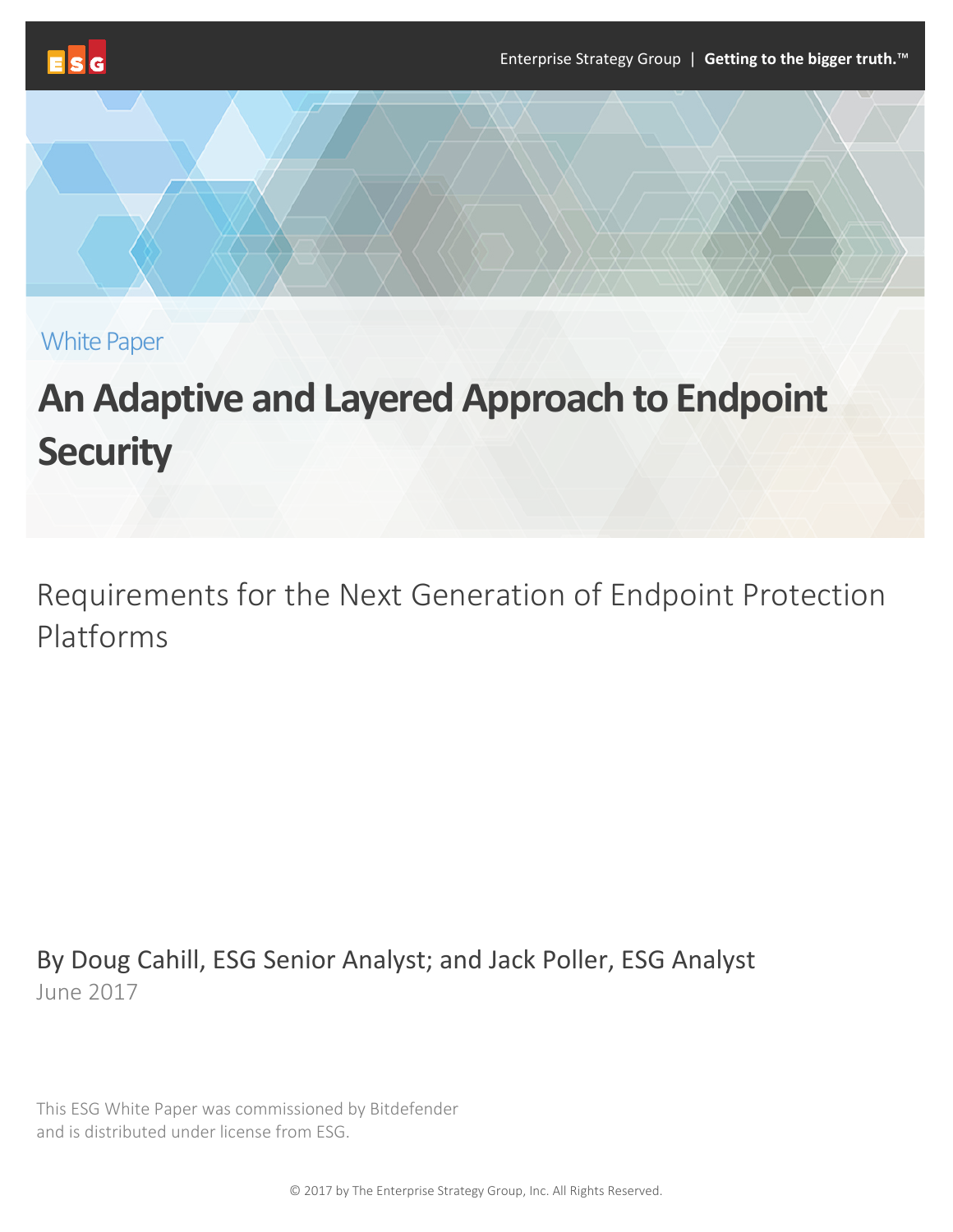

## $\overline{2}$

# **Contents**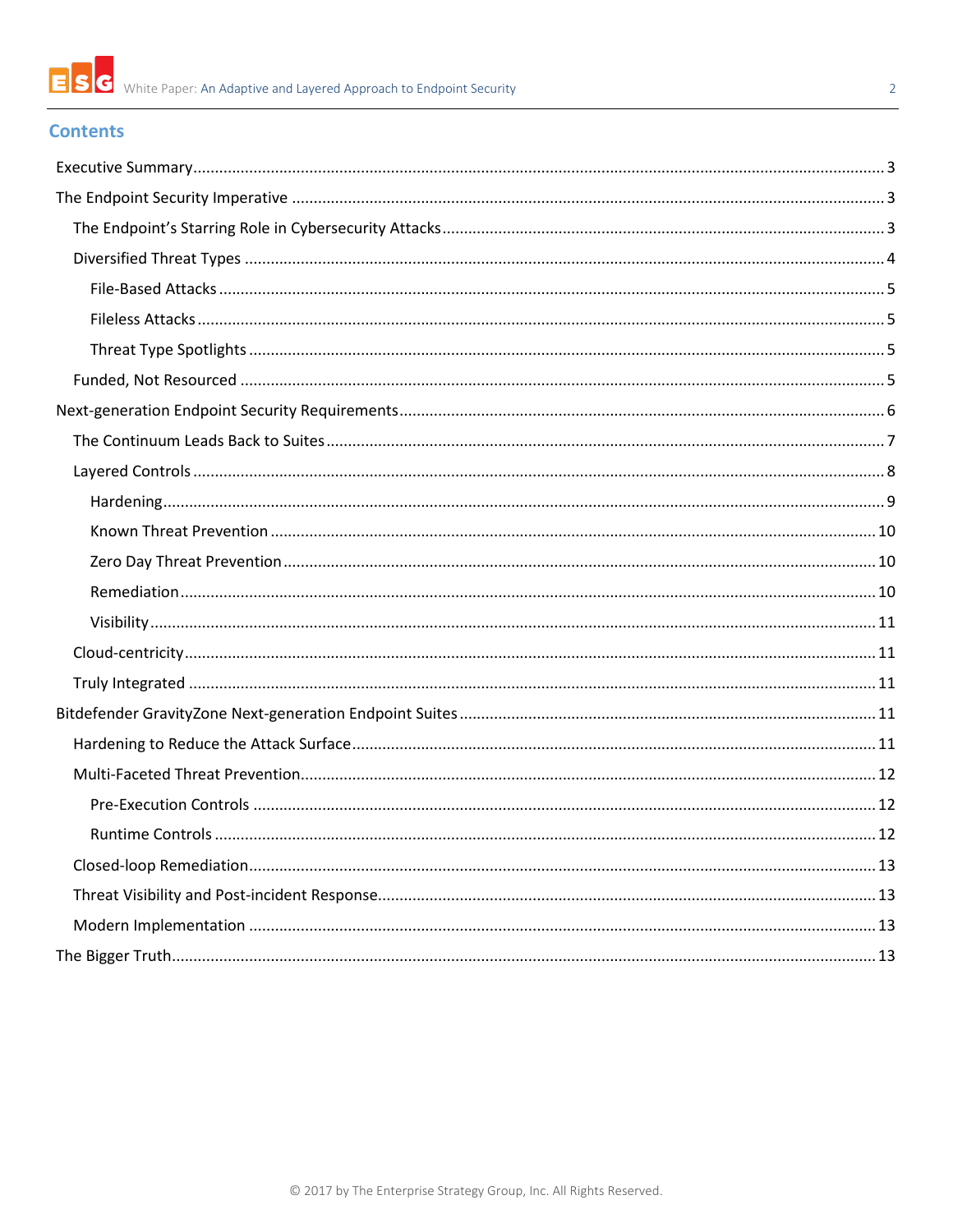## <span id="page-2-0"></span>**Executive Summary**

The increased awareness around the need to fortify endpoint security is well-founded: Endpoints play a central role as the entry point through which many cybersecurity attacks are launched. The cybersecurity kill chain, which models the lifecycle of an attack, details how bad actors leverage endpoints to exploit human and software vulnerabilities, deliver and install threats, and eventually take further action to achieve their objectives.

With contemporary cloud-first strategies, endpoints are even further exposed by being frequently used outside the corporate network perimeter, accessing cloud and on-premises applications over insecure networks, creating a fluid perimeter. This expansion of the attack surface area highlights that a network-centric orientation of cybersecurity, one that is predisposed to catching threats "on the wire," is no longer sufficient. An adaptive and layered defense-in-depth approach to endpoint security to protect corporate assets is an essential element of a cybersecurity strategy and architecture.

The need to layer on additional controls has resulted in an endpoint security continuum via which organizations have added advanced preventative controls and/or advanced detection and response controls on top of their existing endpoint protection platform (EPP) suites. Many organizations have opted to start with additional preventative controls, including those which employ machine learning to detect and prevent the introduction of new and previously unknown threats.

Those who start by adding such preventative controls may very well also travel in the other direction along the continuum by employing endpoint detection and response (EDR) solutions to gain greater visibility. This dynamic of adding disparate controls that entail the deployment of

…history is repeating itself with newer prevention, detection, and response controls being aggregated into a new generation of endpoint protection platform (EPP) suites that deliver both improved efficacy and operational efficiency.

separate agents and the use of multiple management consoles is born out of tactical necessity to improve endpoint security posture, but comes at the cost of adding operational complexity.

ESG believes history is repeating itself with newer prevention, detection, and response controls being aggregated into a new generation of endpoint protection platform (EPP) suites that deliver both improved efficacy and operational efficiency. This paper explores the conditions that necessitate such a solution as well as the requirements of new generation EPPs organizations should consider when evaluating endpoint security offerings.

# <span id="page-2-1"></span>**The Endpoint Security Imperative**

Multiple factors contribute to making the principle of securing the endpoint an imperative for all organizations. Endpoints represent the prevalent entry point for infections, and with the rise of mobile-first and cloud-first initiatives, endpoints often operate outside of the secure confines of the protected corporate network. Simultaneously, malicious actors are improving their knowledge, their capabilities, and the diversity of their endpoint-targeted threats. Given the factors and dynamics discussed below, endpoint security has become a priority to achieve the desired outcome of protecting corporate assets from compromise.

## <span id="page-2-2"></span>**The Endpoint's Starring Role in Cybersecurity Attacks**

The endpoint plays a starring role in models that depict the behavior of typical cyber-attacks, such as Lockheed Martin's [Cyber Kill Chain](http://www.lockheedmartin.com/us/what-we-do/aerospace-defense/cyber/cyber-kill-chain.html), which identifies the seven steps malicious actors must complete in order to achieve their objectives (see [Figure 1\)](#page-3-1). In the kill chain model, endpoints are involved in the last five steps: delivery, exploitation, installation, command and control, and actions on objectives.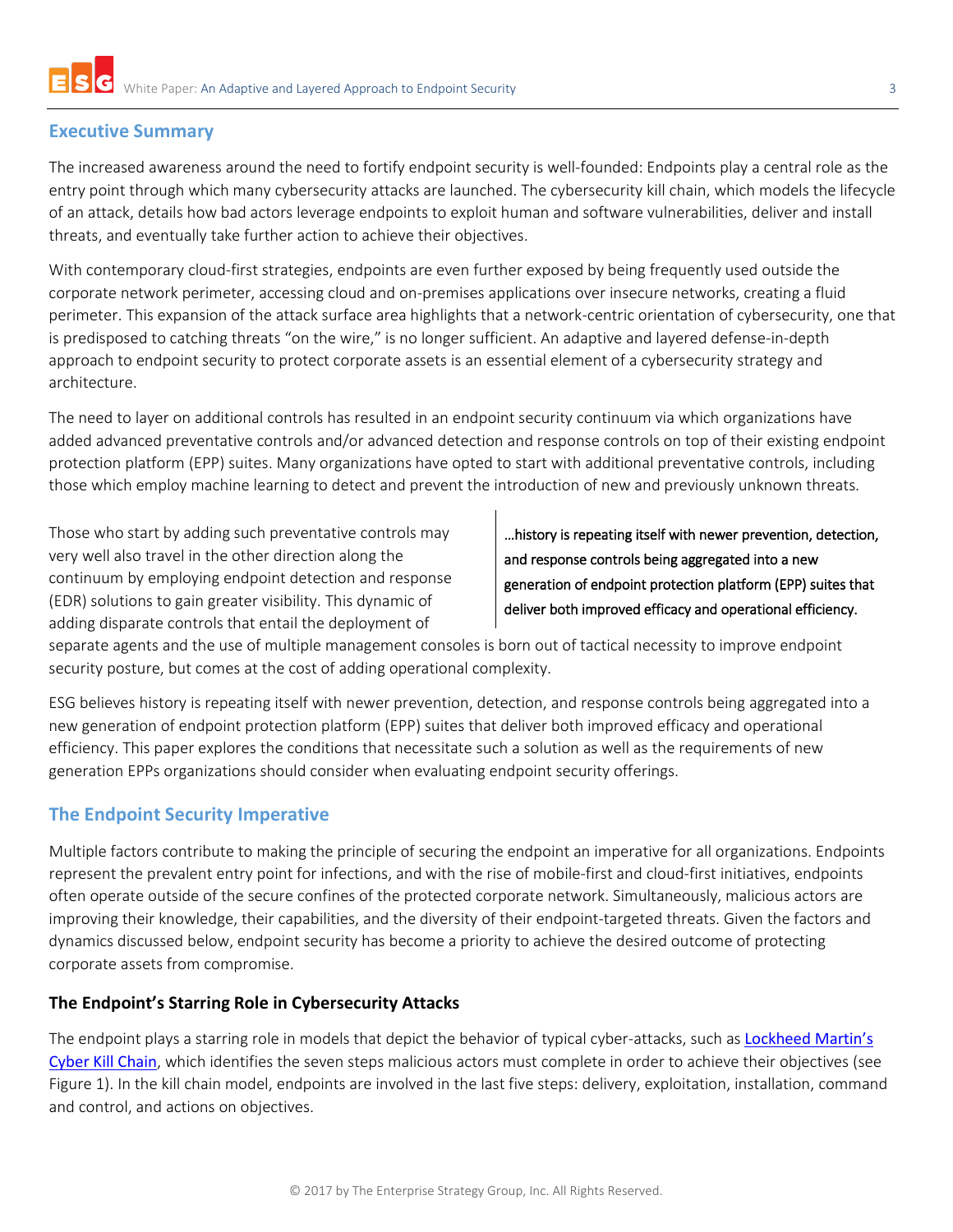## <span id="page-3-1"></span>**Figure 1. Lockheed Martin's Cyber Kill Chain**



A common attack method is to exploit vulnerabilities in both endpoint operating systems and software commonly used by end-users. Adversaries also exploit human gullibility, which results in end-users falling prey to spear phishing, email impersonation, and drive-by downloads to set up the next step of the attack chain. In fact, 43% of breaches involved social attacks—pretexting, phishing, bribery, website, phone, in-person, and email.<sup>1</sup> Phishing—attempting to obtain sensitive information by masquerading as a trustworthy entity in electronic communications—was the top social attack tactic, found in 93% of breaches and other cybersecurity incidents. Proving the validity of the kill chain model, 95% of phishing attacks that led to a breach were followed by some form of software installation.<sup>2</sup> Even with organizations instituting end-user phishing awareness training and testing, phishing has surged in recent years. This suggests that cybercriminals are "living off the land," using proven successful and easy-to-exploit tactics targeting the endpoint and, specifically, the end-user.

Further complicating endpoint security are mobile-first and cloud-first initiatives that have fueled knowledge worker mobility and the prevalent use of cloud services that have made the perimeter amorphous. Users can access applications and data from anywhere in the world, using insecure Wi-Fi or cellular networks without the benefit of protection from the corporate firewall. Likewise, inter- and intra-cloud exchange of corporate data occurs outside of the physical corporate network. An approach is needed that fortifies the entities that access corporate data—i.e., endpoints and the users who operate them.

# <span id="page-3-0"></span>**Diversified Threat Types**

It is no surprise that bad actors tend to run the same play that has a track record of success. Why invest in new tactics when human gullibility causes so many users to click on attachments and links in emails? While attack methods and vectors such as spear phishing emails are commonly employed, the actual threat types they deliver can be file-based, file-less, or a combination of the two. Exploring the functional requirements of a next generation of endpoint protection platforms requires an understanding of the type of threats that put endpoints at risk.

<sup>2</sup> Source: Ibid.

 <sup>1</sup> Source: *[Verizon 2017 Data Breach Investigations Report, 10th Edition](http://www.verizonenterprise.com/verizon-insights-lab/dbir/2017/)*, April 2017.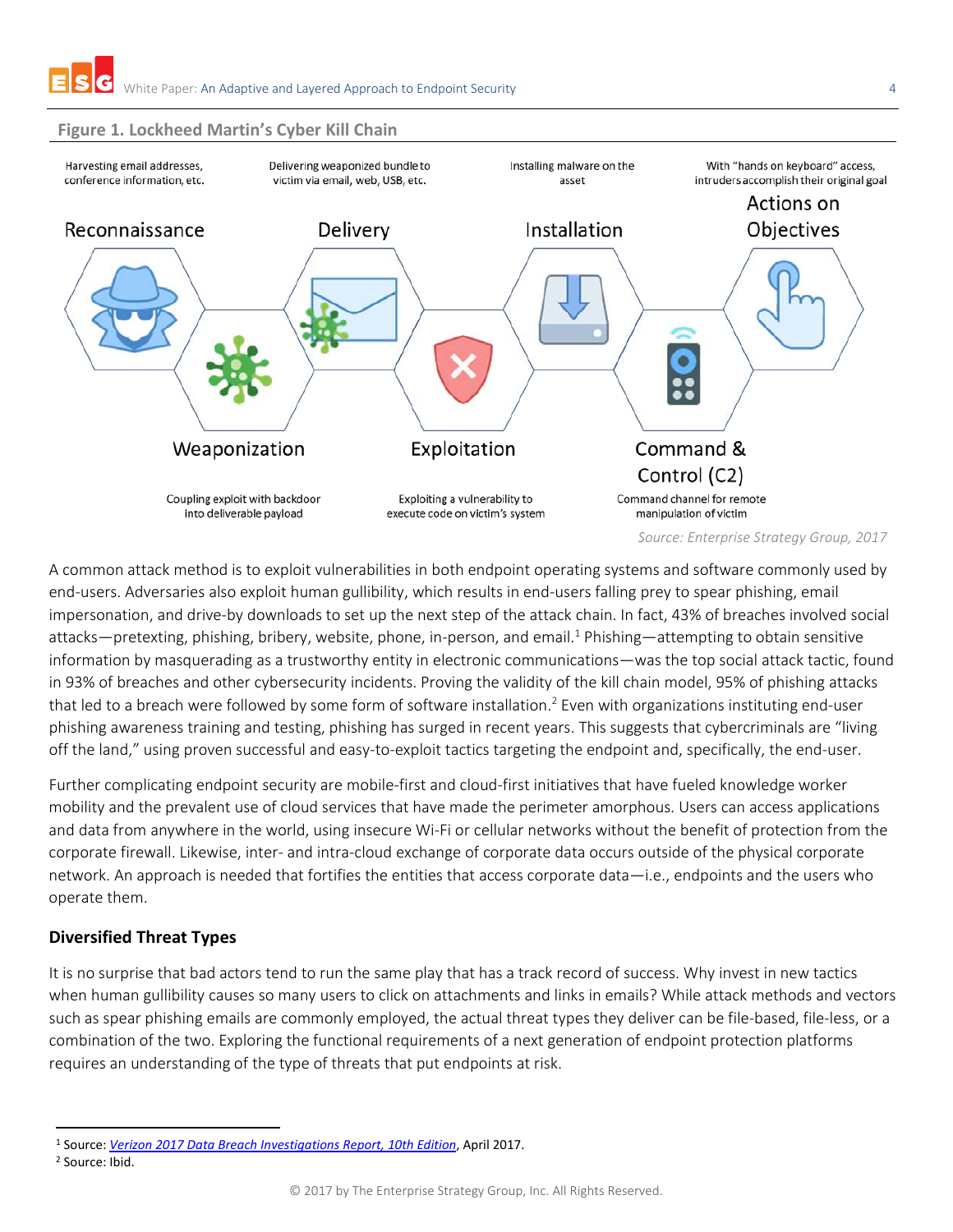## <span id="page-4-0"></span>File-Based Attacks

File-based attacks, often referred to as malware, are self-executing binaries such as viruses, worms, spyware, and Trojan horses. These types of malware can take the following forms:

- Common/mass malware. File-based attacks that have been previously detected and for which signatures exist.
- **Targeted malware.** Malware engineered specifically for a single organization and for which a signature does not yet exist.
- Mutated malware. Malware that obfuscates changing its cryptographic hash value to avoid detection.

## <span id="page-4-1"></span>Fileless Attacks

Fileless attacks, often referred to as "living-off-the-land" attacks, use allowed and authorized applications to introduce an infection outside of the file system. Fileless attacks can take the following forms:

- Memory-based. Attacks which employ techniques to hijack the memory space used by a legitimate application to execute.
- Weaponized-content. Attacks which employ content specific to an application such as a macro or PDF file.
- Script-based. Attacks written in scripting language such as JavaScript or PowerShell.
- Registry-based. File-less threats which reside in the operating system's registry.
- Rootkits. Kernel level attacks are disk-resident, but not located on the operating system's file system.

## <span id="page-4-2"></span>Threat Type Spotlights

- Multi-stage/component. Threats are broken down into multiple components and delivered in multiple stages to evade detection. The components of such an attack type may include both file and fileless elements including, for example, fileless attacks which exploit a software vulnerability to install malware.
- Ransomware. The epidemic levels of ransomware incidents in 2016 and the scope of the Wannacry attack in May of 2017 have made ransomware a top-of-mind concern for all organizations. Ransomware attacks are becoming more sophisticated with file-based, fileless, and multi-stage/component variants being employed by cybercriminals.

## <span id="page-4-3"></span>**Funded, Not Resourced**

Increased awareness of the threat landscape and the impact on revenue loss, loss of IP, damage to brand reputation, and interruption of business operations has elevated cybersecurity to preeminence. Thus, it's no surprise that, per ESG research, for the sixth year in a row, strengthening cybersecurity tools and processes has appeared at the top of the list of most important IT initiatives reported by respondents. 3

Organizations are acting on cybersecurity initiatives, with 69% of those surveyed by ESG indicating they are increasing their cybersecurity investments in 2017. Thirty-two percent of respondents said that increasing cybersecurity was the most

 <sup>3</sup> Source: ESG Research Report, *[2017 IT Spending Intentions Survey](http://research.esg-global.com/reportaction/2017ITSpendingIntentions/Toc)*, March 2017.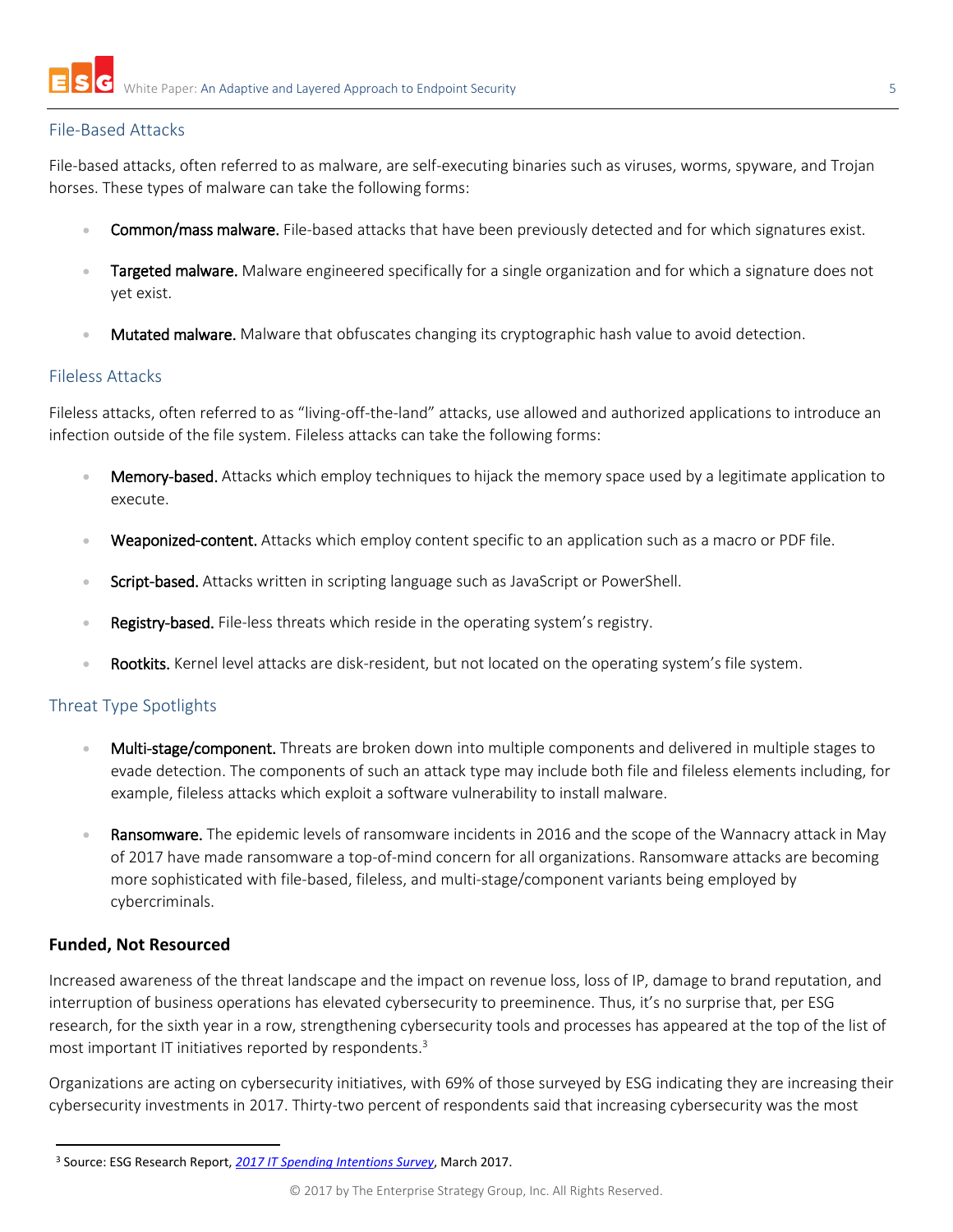important business initiative driving their organizations' technology investments in 2017, making it the most-cited response.

Within cybersecurity, endpoint security is one of the areas where many organizations have cited an intention to increase their investments. (see [Figure 2\)](#page-5-1).<sup>4</sup>

<span id="page-5-1"></span>**Figure 2. Plans for Cybersecurity Investment**

## **In which of the following areas will your organization make the most significant investments in cybersecurity over the next 12-18 months? (Percent of respondents, N=418, five responses accepted)**



*Source: Enterprise Strategy Group, 2017*

However, successfully executing on funded cybersecurity initiatives is often hampered by a lack of resources. 2017 continues the longstanding trend of global cybersecurity skill shortages. Per ESG research, 45% of organizations indicate that they have a problematic shortage of cybersecurity skills.<sup>5</sup> These results indicate that, in addition to effective threat detection and prevention, efficiency is a critical success factor for endpoint security initiatives.

# <span id="page-5-0"></span>**Next-generation Endpoint Security Requirements**

The ever-evolving threat landscape coupled with the lack of skilled cybersecurity resources highlight the need for nextgeneration endpoint protection platforms (EPPs) to provide "efficient efficacy." When it comes to efficiency, solutions need to be lightweight, minimizing their impact on endpoint performance with respect to CPU and memory consumption. Next-generation EPPs also need to be easy to implement across organizations spanning tens of thousands of users and hundreds of thousands of devices.

The efficacy charter of a next generation EPP is to prevent known and unknown threats while simultaneously minimizing the number and impact of false positives. To do so, next-generation EPPs will employ a range of technologies for advanced prevention (see Table 1).

 <sup>4</sup> Source: ESG Brief, *[2017 Cybersecurity Spending Trends](http://research.esg-global.com/reportaction/2017CybersecuritySpendingTrends/Toc)*, March 2017.

<sup>5</sup> Source: Ibid.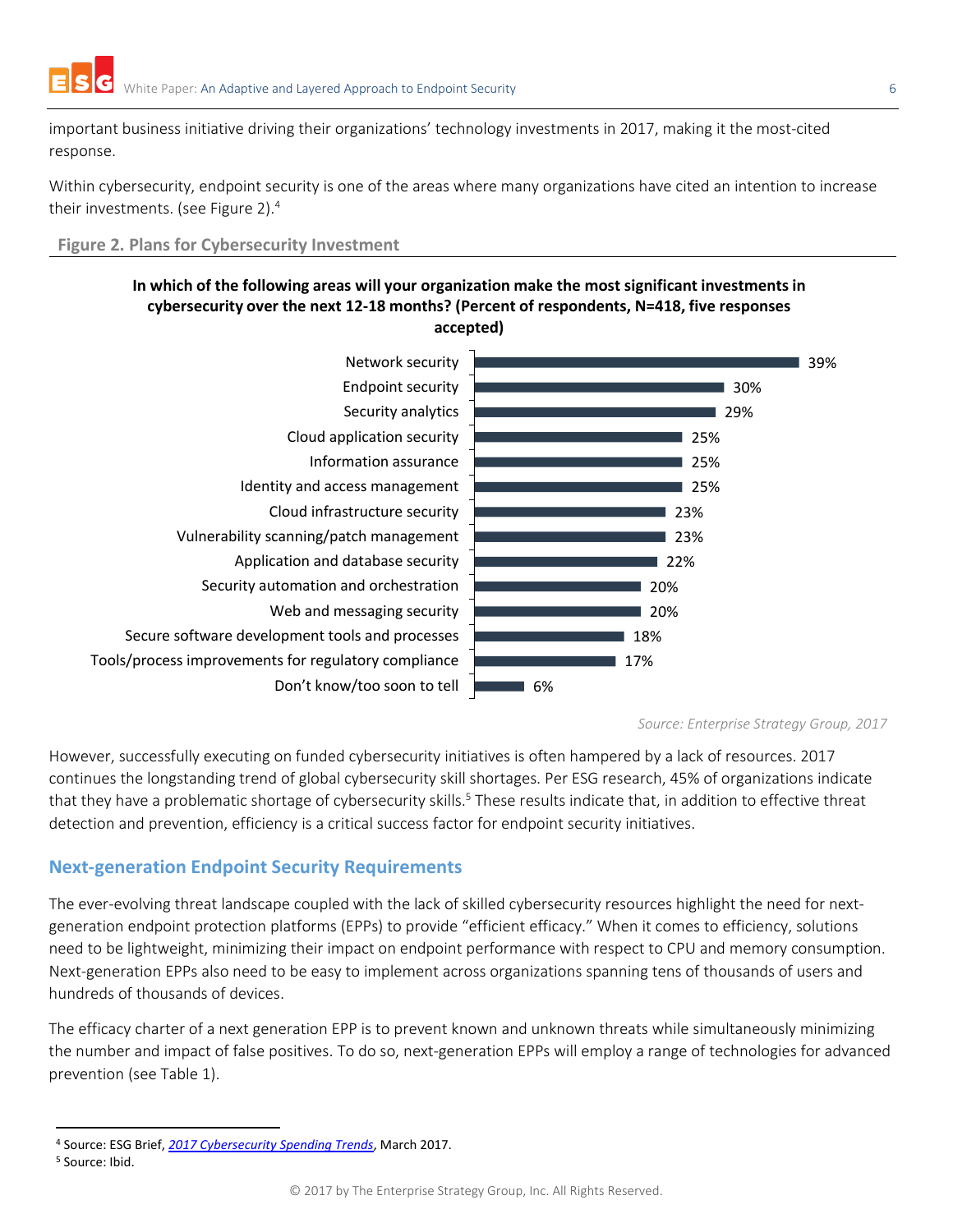| <b>Technology Category</b>                   | <b>Description</b>                                                                                                                                                                      | <b>Use Case</b>                                                                                                                                    |
|----------------------------------------------|-----------------------------------------------------------------------------------------------------------------------------------------------------------------------------------------|----------------------------------------------------------------------------------------------------------------------------------------------------|
| <b>Executable inspection</b><br>and analysis | Deep analysis of hundreds of executable<br>properties before permitting system<br>access. Note that this technique does not<br>actually execute the code itself.                        | Look at multiple properties of malware to<br>calculate a risk score. Block executable if<br>risk score exceeds a certain threshold.                |
| <b>Machine learning</b>                      | Create a statistical model to predict<br>normal system behavior.                                                                                                                        | Systems can be configured to block or<br>alert on anomalous activities that deviate<br>from normal behavior.                                       |
| Containerization                             | Sandboxed environment for code<br>execution.                                                                                                                                            | Adds an extraction layer that prevents<br>exploits and malware from direct access<br>to system resources.                                          |
| Static/dynamic<br>malware analysis           | Deep file analysis, can be done on the<br>system itself or integrated with network-<br>or cloud-based analysis capabilities. Code<br>is executed to monitor post-execution<br>behavior. | Code inspection and execution in a<br>contained environment for malware<br>detection/prevention.                                                   |
| Threat intelligence<br>integration           | Proactive and continuous updates based<br>upon indicators of compromise (IoCs) and<br>the tactics, techniques, and procedures<br>(TTPs) used by cyber-adversaries.                      | Block exploits and malware based upon<br>real-time intelligence on attack sources,<br>methodologies, or patterns associated<br>with threat actors. |

## **Table 1. Examples of Next-generation Endpoint Security Technologies Used for Advanced Prevention**

*Source: Enterprise Strategy Group, 2017*

Smaller organizations as well as those with an acute shortage of resources will want to automate endpoint protection as much as possible. As time allows, cybersecurity personnel can review incident analysis reports for visibility into threat

impact and behaviors. To do so requires multiple controls brought to bear in a modern implementation. Automated threat response and better context are essential attributes of next-generation endpoint security.

Automated threat response and better context are essential attributes of next-generation endpoint security.

## <span id="page-6-0"></span>**The Continuum Leads Back to Suites**

The new generation of EPPs marks the second time disparate endpoint security controls are being consolidated into suites. The first generation of EPPs brought together antivirus controls to detect and prevent known viruses from infecting desktops and laptops, anti-spyware to prevent spyware, anti-spam to filter spam from users' email, and personal firewalls to prevent unauthorized network communication. As threats became more sophisticated, additional discrete controls were developed to fill the void in traditional EPPs, such as application whitelisting to improve threat prevention by ensuring only known good applications are authorized. More recently, preventative controls have also been enhanced with machine learning algorithms to analyze files and predict the intent of potential threats. Along with other technologies, these are the controls on the prevention side of the endpoint security continuum (see [Figure 3\)](#page-7-1).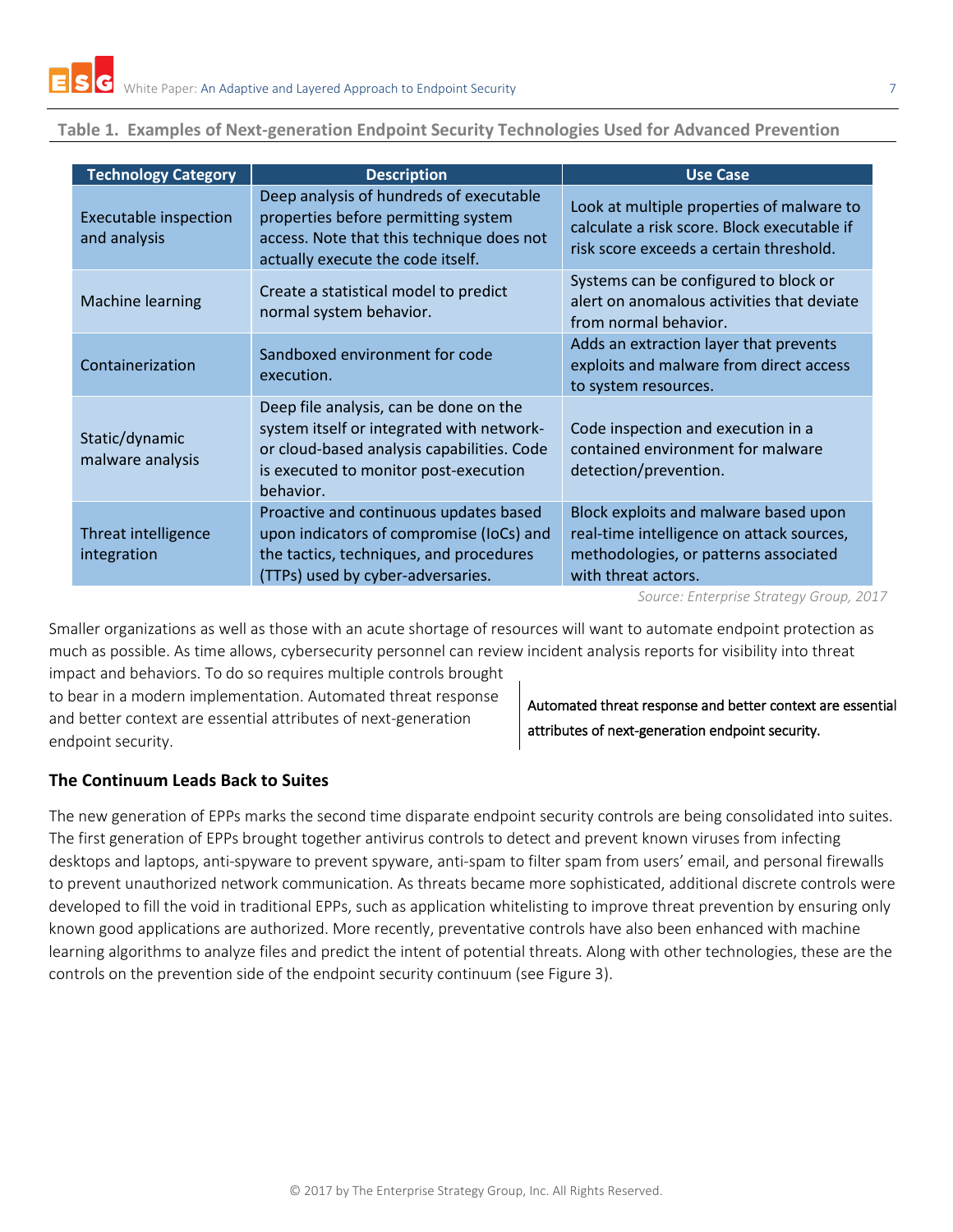## <span id="page-7-1"></span>**Figure 3. The Endpoint Security Continuum**



*Source: Enterprise Strategy Group, 2017*

Endpoint detection and response (EDR) tools that collect, store, and analyze endpoint telemetry data are often employed as part of a broader security analytics implementation and represent the other end of the endpoint security continuum. Heuristics, machine learning, and other advanced techniques are employed to analyze endpoint event data to detect anomalies and threats, and then generate alerts and mitigation responses based on specific behavior patterns and indications of compromise (IoCs).

These techniques and technologies build on top of each other, representing a defense-in-depth approach for endpoint security. Signatures, for example, still play an important role for the initial arbitration of files by matching cryptographic hash values with a database of both known good and bad software.

….endpoint security solutions are coming full circle with new EPP suites consolidating an updated set of controls into a single implementation.

This represents a technology adoption dynamic ESG refers to as the endpoint security continuum via which organizations employ additional, discrete preventative or EDR controls to augment their existing endpoint security tools and techniques. But the use of discreet tools has once again increased complexity. In response, endpoint security solutions are coming full circle with new EPP suites consolidating an updated set of controls into a single implementation. In addition to increasing comprehensiveness via feature aggregation, next-generation EPPs are characterized by contemporary, cloud-centric implementations.

## <span id="page-7-0"></span>**Layered Controls**

As discussed previously, inbound threats include malicious files (malware), a variety of fileless attacks, and hybrid threats that are both multi-stage and multi-component. Users can encounter threats in email, in file attachments, on websites, and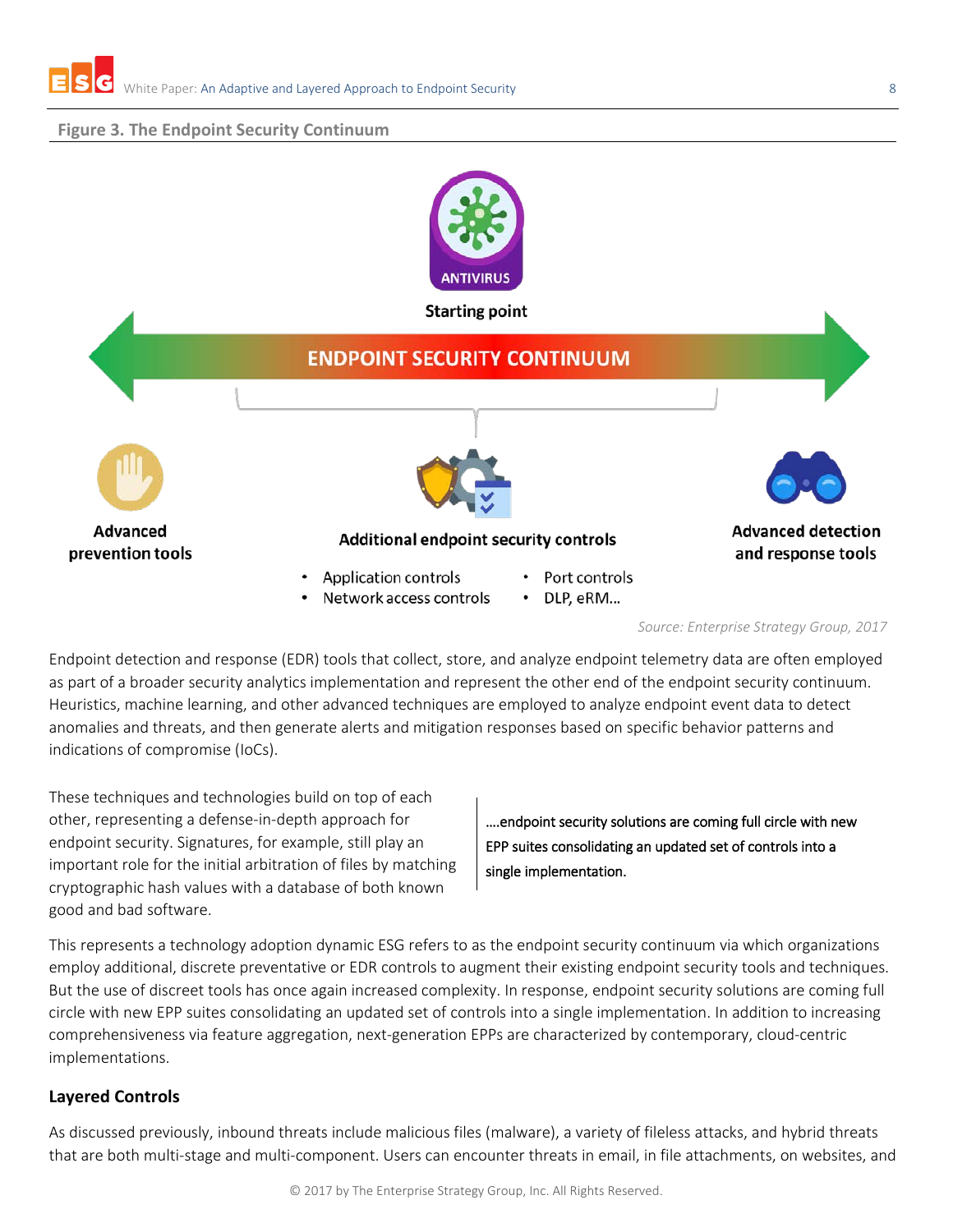elsewhere. As such, a layered approach employs the right control at the right time, relative to the stage of the attack chain and based on the threat vector and threat type, to maximize efficacy. Requisite controls include those that maintain system integrity via hardening, prevent both known and zero-day threats, automate remediation, and enable detection and response (see [Figure 4\)](#page-8-1).

<span id="page-8-1"></span>**Figure 4. Layered Controls for Adaptive Endpoint Security**



## <span id="page-8-0"></span>Hardening

System integrity controls and access filters harden endpoints by maintaining the integrity of the device, operating

environment, and data to reduce the attack surface area. These controls include:

- Web filtering—preventing access to websites via which threats, malware and fileless, would be downloaded, mitigating drive-by downloads that may be part of a phishing campaign.
- Application control—deciding which applications are allowed or prevented from executing.
- **Device control**—dictating which actions are allowed or prevented on the device, including accessing USB ports, USB removable storage media, and data copy polices for data loss prevention.
- Personal firewall (PFW)—controlling what network ports can be accessed.
- File controls—maintaining the integrity of the file system.
- Data encryption—protecting data from unauthorized access and centralizing the management of native encryption controls (e.g., Windows BitLocker and MacOS FileVault) across heterogeneous endpoint operation systems.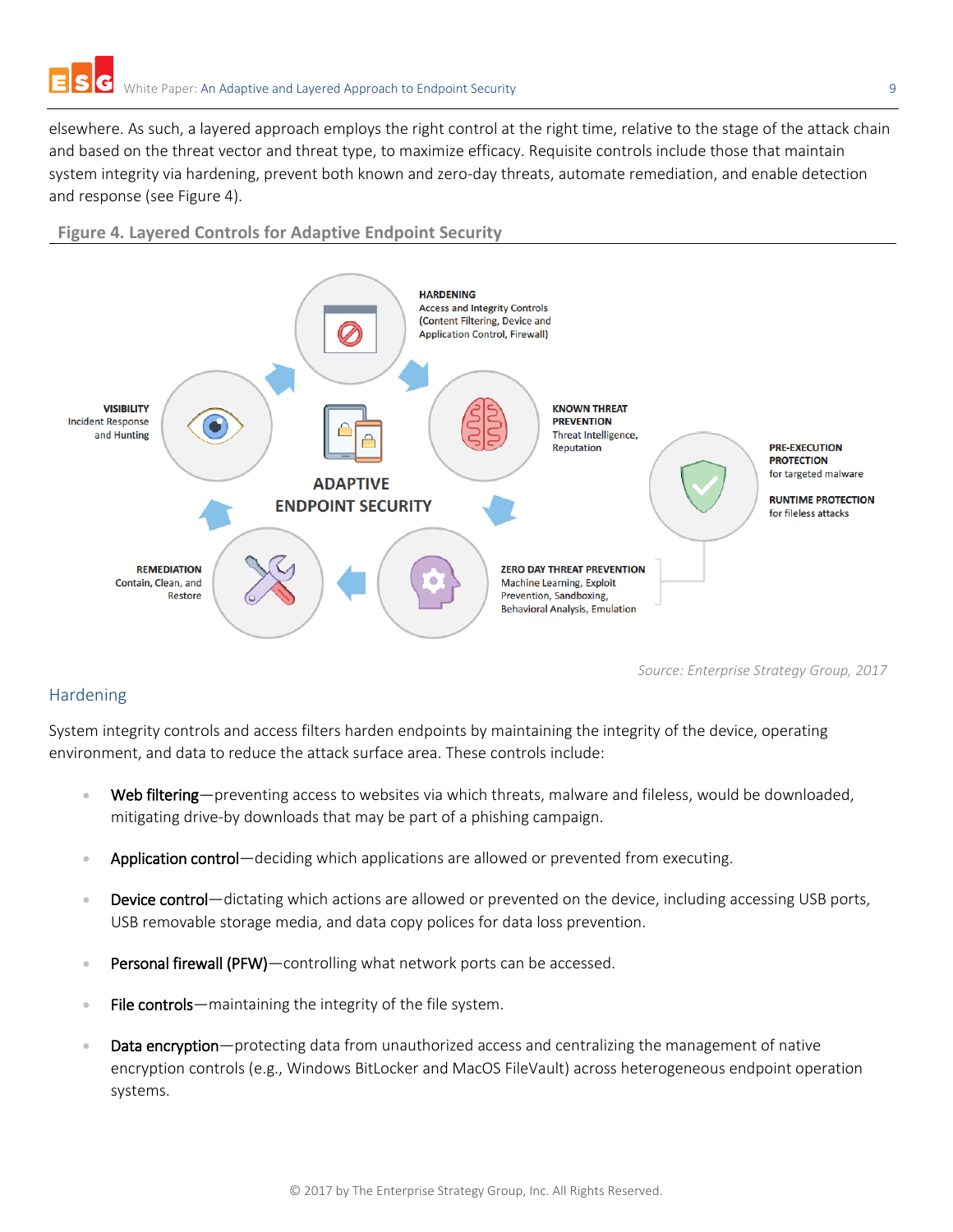## <span id="page-9-0"></span>Known Threat Prevention

While many are understandably concerned with the need to detect and prevent never-seen-before-in-the-wild threats (i.e., zero days), bad actors still "rinse and repeat" their use of threats that have been successful, are thus known, and can be thwarted provided the right set of controls are applied. A threat database containing known good and bad files, URLs, and IP addresses serves as an initial checkpoint to allow access to legitimate websites and IP addresses and the execution of benign executables, while blocking access to and the execution of those addresses and files, respectively, known to be malicious. However, with fast evolution of the threat landscape and attacker tactics, such signature-based techniques alone are insufficient to detect and prevent new and unknown threats, thus requiring additional controls.

## <span id="page-9-1"></span>Zero Day Threat Prevention

With known good files allowed to run and known malware prevented from doing so via the use of pattern matching, new and unknown objects, files, and content, travel down the funnel and need to be inspected by additional controls before execution, and then during runtime.

- Machine learning—analysis of binary attributes shared with a statistically significant set of known bad malware and known good software to predict and prevent zero day threats from executing.
- Exploit-prevention—protection of memory and vulnerable applications such as browsers, document readers (Adobe Acrobat), media files (e.g., Adobe Flash), and runtime environments (e.g., Java) from being compromised.
- Sandbox—runtime analysis of the behavior of new and unknown objects in a protected sandbox evaluating for malicious behavior. Sandboxes can be configured to run in blocking mode to prevent the execution of files determined to be malicious and in monitor mode to observe and capture runtime behavior.
- Behavioral and process analysis—Because known applications can be exploited and used for attacks, continuous process monitoring and behavior analysis is necessary to detect such attacks—for example, monitoring the Powershell process for attempts to modify protected system files or the system configuration. Such analysis of processes should be continuous in the event a seemingly common and benign file, script, or macro eventually exhibits malicious behavior.

## <span id="page-9-2"></span>Remediation

Remediation controls fix changes to the system caused by threats and exploits, especially those detected by sandboxing, behavioral and process analysis, and event analysis. Controls include:

- Last known good state—capturing and rolling back to the last known good state before modification by malicious actors.
- Journaling—capturing and rolling back unauthorized changes to file systems or configuration databases. This can also be used to determine the first change that compromised the system.
- Alerting—alerting cybersecurity and system administrators for manual remediation upon detection of unauthorized behavior.
- Automated remediation—automatically implementing measures to prevent malware from communicating, to remove malware, and to remove the artifacts of an attack.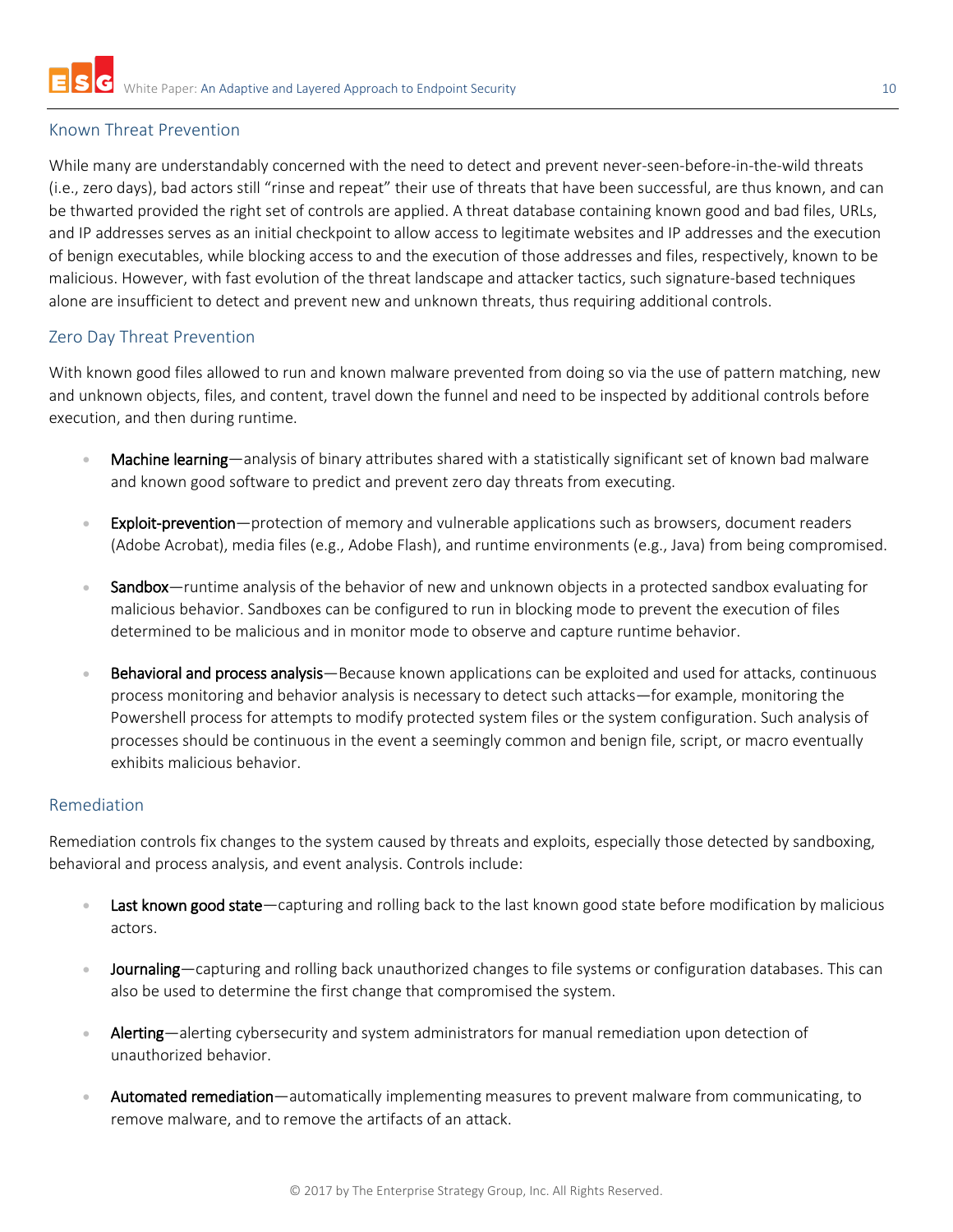

#### <span id="page-10-0"></span>Visibility

While some stealthy threats will bypass prevention, the continuous monitoring, recording, and analysis of endpoint activities can provide early visibility into compromises and enable response measures to prevent breaches. Controls include:

- Endpoint activity sensor—records events with enough detail to enable post-incident playback and analysis.
- Advanced threat detection and analysis—applies advanced analysis techniques, including behavioral analysis and machine learning, on suspicious and anomalous endpoint events to detect attack activities.
- Post-incident response analysis—analyzes incidents to foster an understanding of the behavior of threats, enabling organizations to further harden configurations and update policies and procedures, which improves endpoint security posture.

#### <span id="page-10-1"></span>**Cloud-centricity**

The next generation of EPP suites will make judicious use of the cloud to provide the following substantial benefits:

- Security-as-a-service (SECaaS)—a security-as-a-service (SECaaS) implementation eliminates the need for onpremises resources, and automatically scales on demand, lowering operational costs, and reducing time to deployment.
- Cloud-based analytics—leverage cloud-based computational resources for advanced analytics to predict, detect, and prevent future attacks.
- Threat intelligence—centralized, cloud-based threat intelligence fosters expedited information sharing across all subscribers, reducing time to detection and prevention, and improving the security posture for all subscribers.

## <span id="page-10-2"></span>**Truly Integrated**

Comprehensive and complete integration is essential for operational efficiency. Next-generation EPPs will offer the following levels of integration:

- **Endpoint integration**—a high-performance single agent with a small footprint is needed to minimize end-user and device impact.
- Converged console—efficient operation with limited cybersecurity resources necessitates that next-generation EPP suites have visibility and control over all endpoints within the organization from a single converged console.

## <span id="page-10-3"></span>**Bitdefender GravityZone Next-generation Endpoint Suites**

Bitdefender GravityZone is a next-generation endpoint security suite that meets the requirements of a layered, adaptive endpoint protection platform by balancing security efficacy, manageability, and performance. GravityZone's capabilities and implementation can be summarized as follows:

## <span id="page-10-4"></span>**Hardening to Reduce the Attack Surface**

Bitdefender reduces the attack surface with a set of controls that protects against malicious websites and hardens the configuration of endpoints.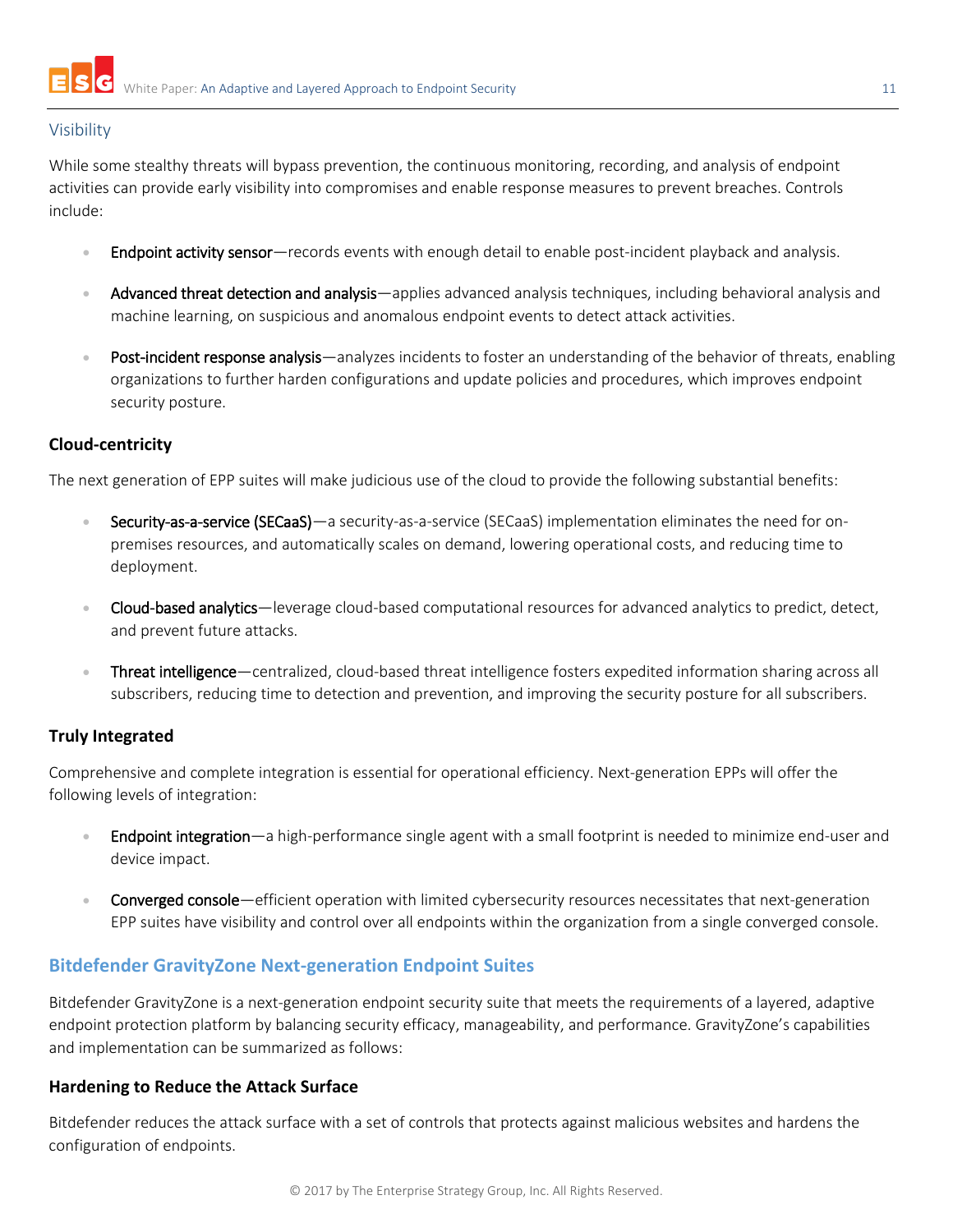- Web filtering—GravityZone blocks access to malicious and fraudulent web pages by inspecting the URL, web traffic (http, https, and SSL), and web content to prevent malicious content from being downloaded to the endpoint.
- Firewall with intrusion detection and prevention—personal firewall that automatically detects and blocks attempts to infiltrate endpoints over the network.
- Device control and USB scanning—minimizing risks of infections and data loss by scanning USB mass storage devices before use, and preventing file transfers.
- Application whitelisting—policies that govern the use of approved and trusted applications.
- Data security—The ability to centrally manage native OS full-disk encryption technologies—Windows BitLocker and FileVault 2 for Mac.

## <span id="page-11-0"></span>**Multi-Faceted Threat Prevention**

GravityZone employs a rich set of techniques to detect and prevent known and unknown threats. Bitdefender's large threat intelligence database is the first line of defense to prevent access to malicious destinations and the execution of known malware. To detect and thus prevent zero day threats, GravityZone brings to bear a series of advanced controls that can be configured in adaptive manner. These technologies are applied pre-execution and during runtime as follows:

## <span id="page-11-1"></span>Pre-Execution Controls

In addition to the controls employed to reduce the attack surface area, including web filtering, GravityZone uses:

- Machine learning—By extracting and analyzing tens of thousands of static and dynamic features, GravityZone's machine learning algorithms enable the detection and prevention of new and unknown threats. Bitdefender employs both cloud-based and local machine learning models. It uses supervised machine learning algorithms trained against clean files to enhance accuracy and reduce false positives.
- Hyper Detect—A combination of machine learning models and behavioral analysis techniques trained to detect advanced, sophisticated attacks before execution including mutated malware, memory-based attacks, weaponized documents, Powershell scripts, and other hacking tools.
- Endpoint integrated Sandbox—This layer protects against advanced threats by automatically submitting suspicious files from the endpoint to a cloud-based sandbox for the analysis of malicious intent. Suspicious files are blocked from execution and removed upon conviction. Optionally, a monitor mode can provide insight into the malicious nature of a file to gather forensics and perform offline remediation.

## <span id="page-11-2"></span>Runtime Controls

- Anti-Exploit—protects against both unpatched and zero day vulnerabilities by detecting exploit techniques such as stack pivots and return-oriented-programming (ROP).
- Process Inspector—continuously monitors all running processes to detect anomalous behaviors such as attempts to disguise the type of process, execute code in another process's memory space, and more. This approach is applied to both the process(es) associated with new and unknown binary files as well as legitimate applications that may be exploited for a fileless attack. Process Inspector also allows for automated remediation.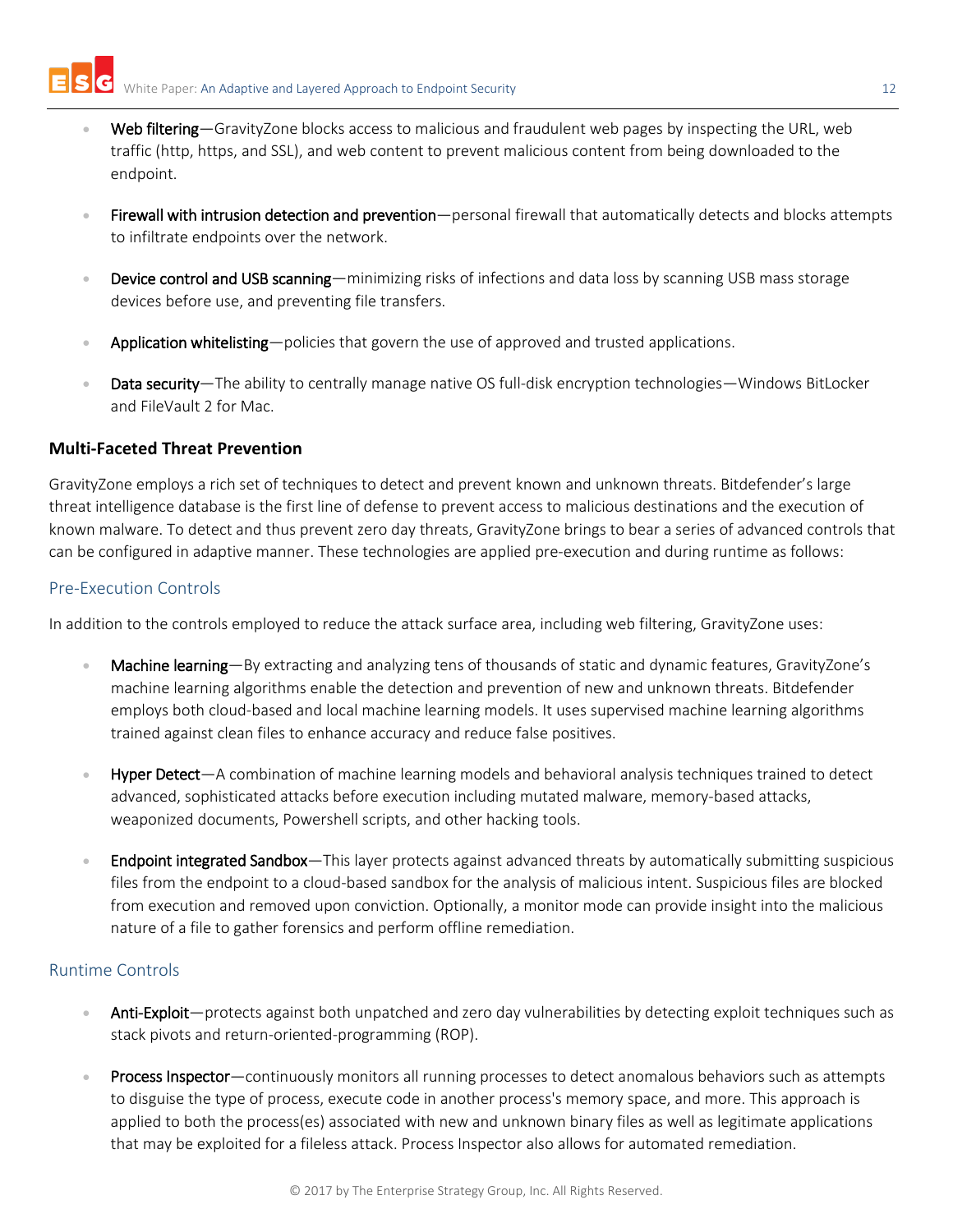As more multi-stage attacks are perpetrated by cyber adversaries, including those that include both malware and fileless threats, multiple runtime controls, such as those provided by the Bitdefender GravityZone offering, become more relevant to detect these stages and components and thwart such attacks.

## <span id="page-12-0"></span>**Closed-loop Remediation**

Bitdefender GravityZone provides remediation capabilities such as alerting, as well as advanced journaling and rollback functionality that works in concert with its Process Inspector runtime threat detection control. When a process has been

Bitdefender GravityZone can return an endpoint to its last known good configuration should malware make unauthorized system changes.

determined to be malicious, GravityZone terminates the running process, rolls back any unauthorized system changes, and returns an endpoint to its last known good configuration. GravityZone can also quarantine, disinfect, and delete malicious files, preventing additional damage and halting the lateral spread of malware.

## <span id="page-12-1"></span>**Threat Visibility and Post-incident Response**

GravityZone's HyperDetect and Sandbox analysis provide early visibility into suspicious activities and the behavior of threats. Policies can be tuned to optimize threat detection based on an asset's risk profile. GravityZone records the system events necessary to enable cybersecurity analysts to understand how threats have infected a system. This expedites both the detection of the infection and the organizational response to current and future threats. The information can also be used to help cybersecurity analysts develop security policies and update endpoint control configurations to further prevent incidents.

## <span id="page-12-2"></span>**Modern Implementation**

GravityZone is a modern implementation of a next-generation EPP, and is comprised of:

- A single agent—providing comprehensive endpoint protection.
- One integrated management console—providing a single pane of glass for the management of GravityZone's abilities including policy management, alerting, and reporting.
- Broad platform coverage—providing support for physical, virtual, or cloud-resident workstations, servers, and embedded or mobile endpoints running Windows, Linux, or MacOS. GravityZone also supports multiple virtualization hypervisors including VMWare, Citrix, Hyper-V, and Oracle.
- Security-as-a-service—provided as an on-premises virtual appliance or cloud-delivered.
- Cloud-based analytics—offloading analytics to cloud resources.

# <span id="page-12-3"></span>**The Bigger Truth**

Malicious actors are relentless in their attacks against cyber-infrastructure, often targeting endpoints to achieve their objectives. This makes endpoint security a pillar of any organization's cybersecurity strategy and architecture. In addition to employing tried-and-true attack methods, especially those that prey on human gullibility and vulnerability, adversaries continue to innovate, developing ever-more complex methods to exploit software and people. Attackers are equally rigorous and ingenious in trying to hide from cybersecurity systems. These factors have resulted in the endpoint security continuum via which many organizations tactically employ prevention, detection, and response controls in addition to their existing endpoint protection platform (EPP), creating point tool fatigue. A new generation of EPP suites is required, ones